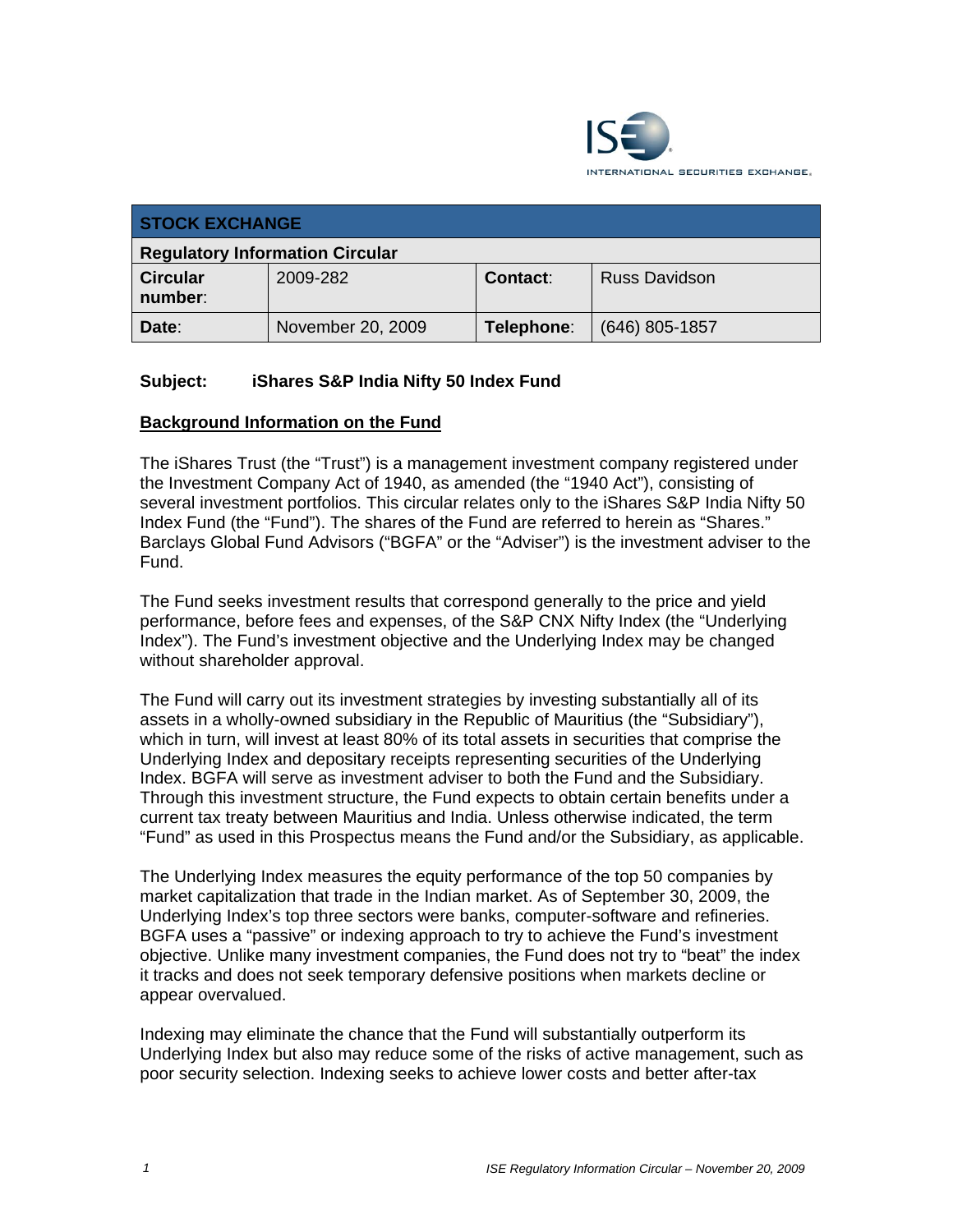performance by keeping portfolio turnover low in comparison to actively managed investment companies.

The Fund may invest the remainder of its assets in securities not included in its Underlying Index but which BGFA believes will help the Fund track its Underlying Index, and in futures contracts, options on futures contracts, options and swaps as well as cash and cash equivalents, including shares of money market funds advised by BGFA.

BGFA uses a representative sampling indexing strategy to manage the Fund. Representative sampling is an indexing strategy that involves investing in a representative sample of securities that collectively has an investment profile similar to the Underlying Index. The securities selected are expected to have, in the aggregate, investment characteristics (based on factors such as market capitalization and industry weightings), fundamental characteristics (such as return variability and yield) and liquidity measures similar to those of the Underlying Index. The Fund may or may not hold all of the securities in the Underlying Index.

As described more fully in the Trust's prospectus and Statement of Additional Information, the Fund will issue and redeem Shares on a continuous basis at their net asset value ("NAV") only in large blocks of 50,000 Shares (each, a "Creation Unit"). Creation Units will be issued and redeemed principally in-kind for securities included in the underlying index. Except when aggregated in Creation Units, the Shares may not be redeemed with the Fund.

Dividends from net investment income, if any, are generally declared and paid semiannually by the Fund. Distributions of net realized securities gains, if any, generally are declared and paid once a year, but the Trust may make distributions on a more frequent basis for the Fund.

Shares are held in book-entry form, which means that no Share certificates are issued. The Depository Trust Company or its nominee is the record owner of all outstanding Shares of the Funds and is recognized as the owner of all Shares for all purposes.

The NAV per Share for the Fund is computed by dividing the value of the net assets of the Fund (i.e., the value of its total assets less total liabilities) by the total number of Shares outstanding. Expenses and fees are accrued daily and taken into account for purposes of determining NAV. The NAV of each Fund is determined each business day after the close of trading (ordinarily 4:00 p.m., Eastern Time or "ET") of the Exchange. Any assets or liabilities denominated in currencies other than the U.S. dollar are converted into U.S. dollars at the current market rates on the date of valuation as quoted by one or more sources.

The registration statement for the Fund describes the various fees and expenses for the Fund's Shares. For a more complete description of the Fund and the underlying Index, visit the Fund's website at www.ishares.com.

#### **Purchases and Redemptions in Creation Unit Size**

Electronic Access Members ("Equity EAMs") are hereby informed that procedures for purchases and redemptions of Shares in Creation Unit Size are described in the Trust's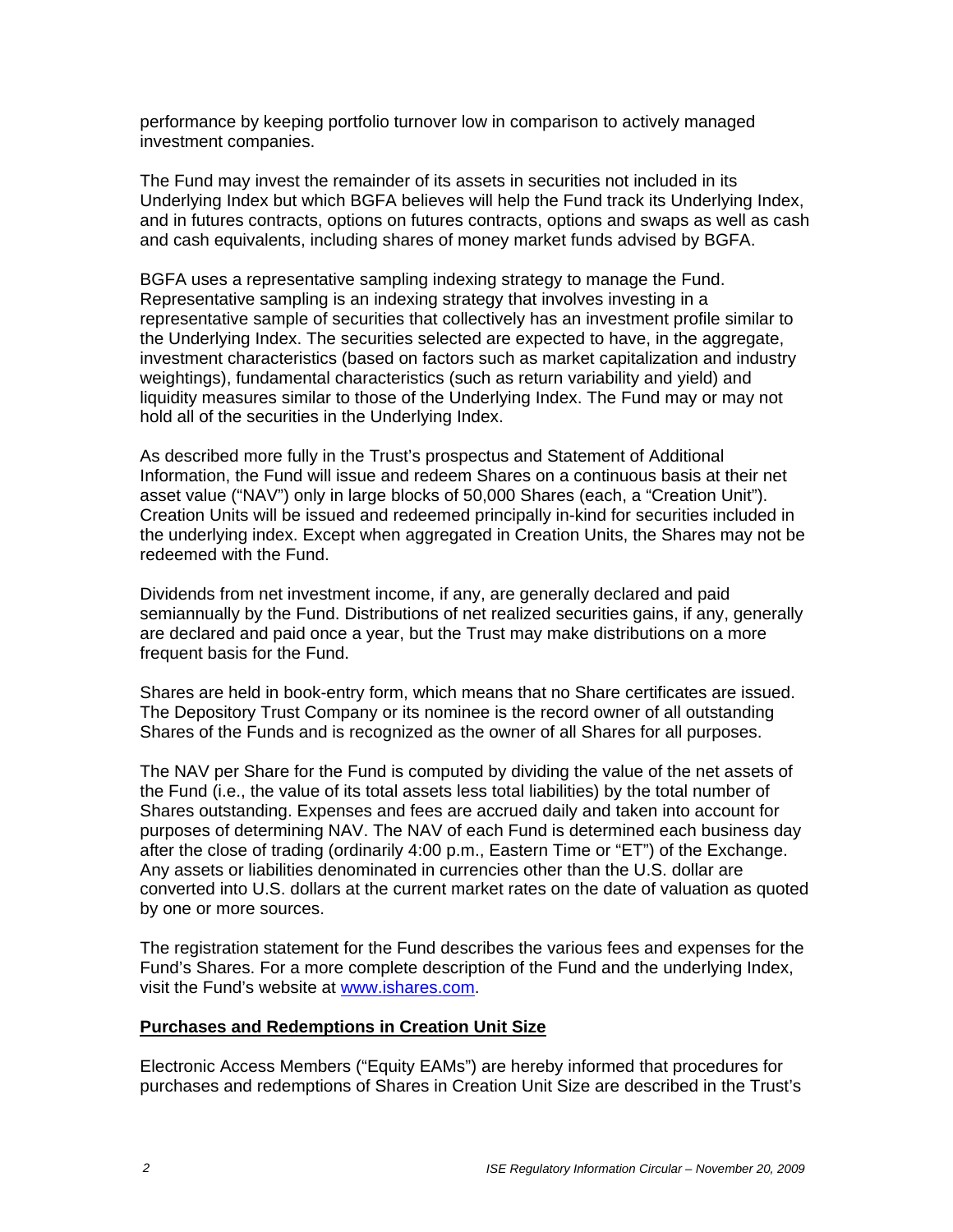prospectus and SAI, and that Shares are not individually redeemable but are redeemable only in Creation Unit Size aggregations or multiples thereof.

### **Principal Risks**

Interested persons are referred to the discussion in the prospectus for the Fund of the principal risks of an investment in the Fund. These include tracking error risk (factors causing the Fund's performance to not match the performance of the underlying index), market trading risk (for example, trading halts, trading above or below net asset value), investment style risk, sector risk, investment approach risk, non-diversification risk, issuer-specific risk, management risk, political risk, currency risk, emerging markets risk and non-U.S. securities risk.

## **Exchange Rules Applicable to Trading in the Shares**

The Shares are considered equity securities, thus rendering trading in the Shares subject to the Exchange's existing rules governing the trading of equity securities.

## **Trading Hours**

Trading in the Shares on ISE is on a UTP basis and is subject to ISE equity trading rules. The Shares will trade from 8:00 a.m. until 8:00 p.m. Eastern Time. Equity EAMs trading the Shares during the Extended Market Sessions are exposed to the risk of the lack of the calculation or dissemination of underlying index value or intraday indicative value ("IIV"). For certain derivative securities products, an updated underlying index value or IIV may not be calculated or publicly disseminated in the Extended Market hours. Since the underlying index value and IIV are not calculated or widely disseminated during Extended Market hours, an investor who is unable to calculate implied values for certain derivative securities products during Extended Market hours may be at a disadvantage to market professionals.

### **Trading Halts**

ISE will halt trading in the Shares in accordance with ISE Rule 2101(a)(2)(iii). The grounds for a halt under this Rule include a halt by the primary market because it stops trading the Shares and/or a halt because dissemination of the IIV or applicable currency spot price has ceased, or a halt for other regulatory reasons. In addition, ISE will stop trading the Shares if the primary market de-lists the Shares.

### **Delivery of a Prospectus**

Pursuant to federal securities laws, investors purchasing Shares must receive a prospectus prior to or concurrently with the confirmation of a transaction. Investors purchasing Shares directly from the Fund (by delivery of the Deposit Amount) must also receive a prospectus.

Prospectuses may be obtained through the Distributor or on the Fund's website. The Prospectus does not contain all of the information set forth in the registration statement (including the exhibits to the registration statement), parts of which have been omitted in accordance with the rules and regulations of the SEC. For further information about the Fund, please refer to the Trust's registration statement.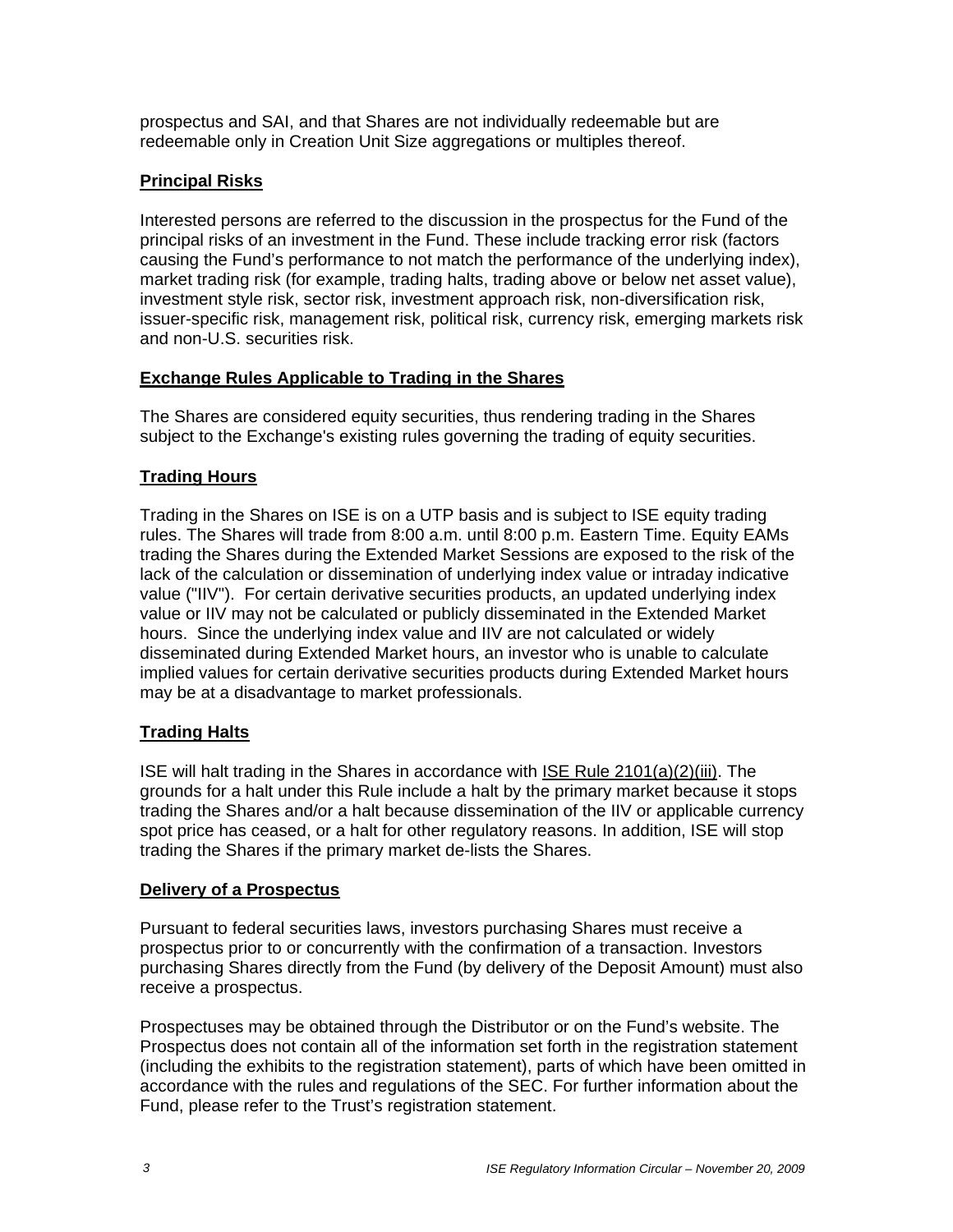#### **Exemptive, Interpretive and No-Action Relief Under Federal Securities Regulations**

The SEC has issued an exemptive, interpretive, or no-action relief from certain provisions of rules under the Securities Exchange Act of 1934 (the "Act") regarding trading in the above mentioned exchange-traded fund.

### **Regulation M Exemptions**

Generally, Rules 101 and 102 of Regulation M prohibit any "distribution participant" and its "affiliated purchasers" from bidding for, purchasing, or attempting to induce any person to bid for or purchase any security which is the subject of a distribution until after the applicable restricted period, except as specifically permitted in Regulation M. The provisions of the Rules apply to underwriters, prospective underwriters, brokers, dealers, and other persons who have agreed to participate or are participating in a distribution of securities.

The Commission issued a No-Action Letter by which persons participating in a distribution of shares of a fund may engage in secondary market transactions in such shares during their participation in such a distribution, despite the requirements of from Rule 101 under Regulation M. In addition, the SEC has permitted persons who may be deemed to be participating in the distribution of shares of a fund (i) to purchase securities for the purpose of purchasing creation unit aggregations of fund shares and (ii) to tender securities for redemption in Creation Unit Aggregations. Further, the Commission has clarified that the tender of fund shares to the Fund for redemption does not constitute a bid for or purchase of any of the Funds' securities during the restricted period of Rule 101. The Commission has issued a No-Action Letter to paragraph (e) of Rule 102 under Regulation M which allow the redemption of fund shares in creation unit aggregations during the continuous offering of shares.

#### **Customer Confirmations for Creation or Redemption of Fund Shares (SEC Rule 10b-10)**

Broker–dealers who handle purchases or redemptions of Fund shares in Creation Units for customers will be permitted to provide such customers with a statement of the number of Creation Unit Aggregations created or redeemed without providing a statement of the identity, number and price of shares of the individual securities tendered to the Fund for purposes of purchasing creation unit aggregations ("Deposit Securities") or the identity, number and price of shares to be delivered by the Trust to the redeeming holder ("Redemption Securities"). The composition of the securities required to be tendered to the Fund for creation purposes and of the securities to be delivered on redemption will be disseminated each business day and will be applicable to requests for creations or redemption, as the case may be, on that day. This exemptive relief under Rule 10b-10 with respect to creations and redemptions is subject to the following conditions:

- 1) Confirmations to customers engaging in creations or redemptions must state that all information required by Rule 10b-10 will be provided upon request;
- 2) Any such request by a customer for information required by Rule 10b-10 will be filed in a timely manner, in accordance with Rule 10b-10(c);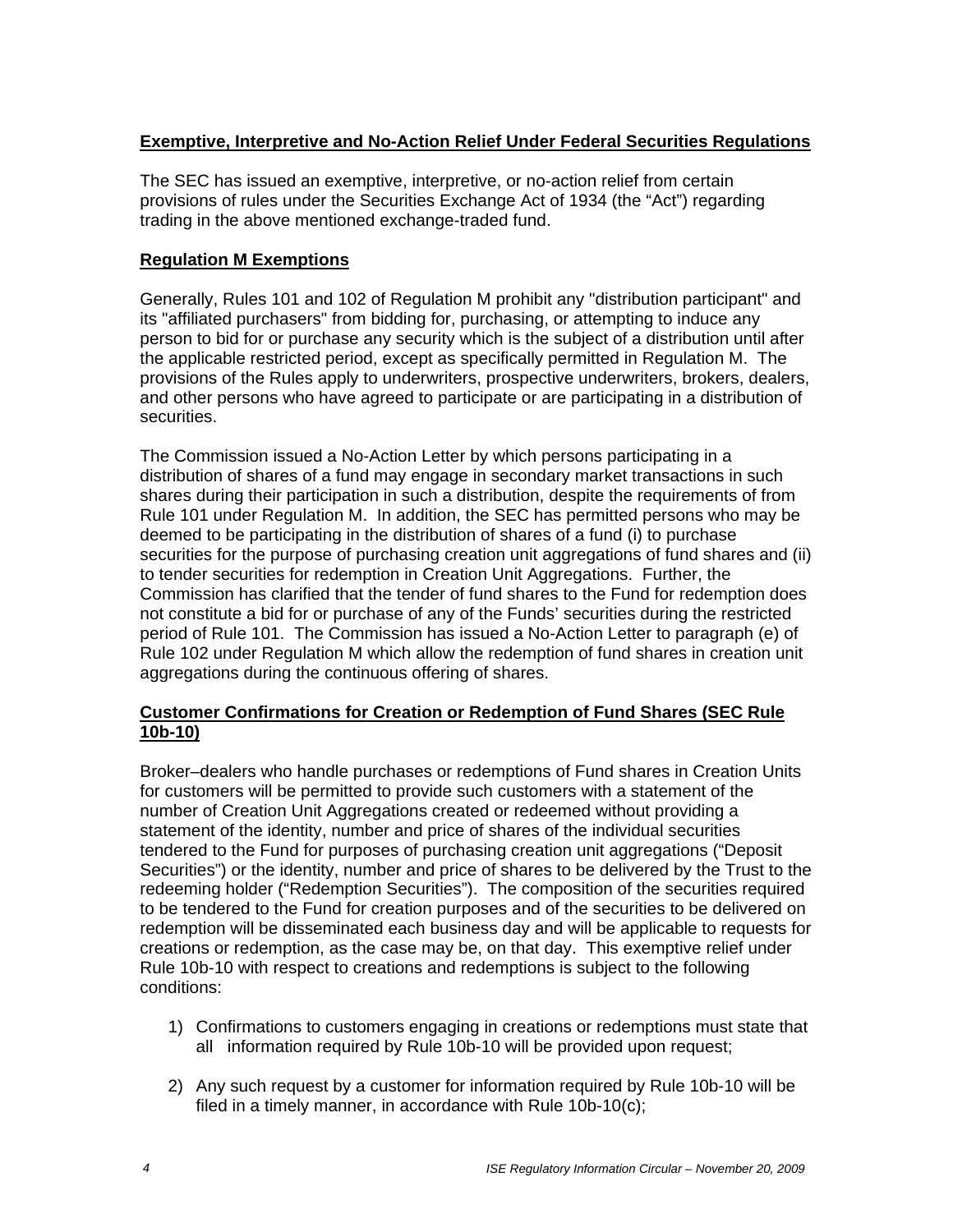3) Except for the identity, number and price of shares of the component securities of the Deposit Securities and Redemption Securities, as described above, confirmations to customers must disclose all other information required by Rule 10b-10(a).

#### **SEC Rule 14e-5**

The Commission has permitted any person acting as a dealer-manager of a tender offer for a component security of fund (1) to redeem fund shares in creation unit aggregations from the issuer that may include a security subject to such tender offer and (2) to purchase fund shares during such tender offer. In addition, a No-Action has been issued under Rule 14e-5 states that if a broker-dealer acting as a dealer-manager of a tender offer for a security of the Fund purchases or arranges to purchase such securities in the secondary market for the purpose of tendering such securities to purchase one or more creation unit aggregations of shares, it must be made in conformance with the following:

- i. such bids or purchases are effected in the ordinary course of business, in connection with a basket of 20 or more securities in which any security that is the subject of a distribution, or any reference security, does not comprise more than 5% of the value of the basket purchased; or
- ii. purchases are effected as adjustments to such basket in the ordinary course of business as a result of a change in the composition of the underlying index; and
- iii. such bids or purchases are not affected for the purpose of facilitating such tender offer.

#### **Section 11(d)(1); SEC Rules 11d1-1 and 11d1-2**

Section 11(d)(1) of the Act generally prohibits a person who is both a broker and a dealer from effecting any transaction in which the broker-dealer extends credit to a customer on any security which was part of a new issue in the distribution of which he participated as a member of a selling syndicate or group within thirty days prior to such transaction. The Commission has clarified that Section 11(d)(1) does not apply to broker-dealers that are not authorized participants (and, therefore, do not create creation unit aggregations) that engage in both proprietary and customer transactions in shares of a fund in the secondary market, and for broker-dealer authorized participants that engage in creations of creation unit aggregations. This relief is subject to specific conditions, including the condition that such broker-dealer (whether or not an authorized participant) does not, directly or indirectly, receive from the fund complex any payment, compensation or other economic incentive to promote or sell the shares of a fund to persons outside the fund complex, other than non-cash compensation permitted under NASD Rule 2830 (I)(5)(A), (B) or (C). See letter dated November 22, 2005 from Brian A Bussey, Assistant Chief Counsel, SEC Division of Market Regulation, to Barclays Global Investors, N.A., dated November 22, 2005. The Commission has issued a No-Action Letter under Section 11(d)(1) of the Act states that broker-dealers may treat shares of a fund, for purposes of Rule 11d1-2, as "securities issued by a registered open-end investment company as defined in the Investment Company Act" and thereby extend credit or maintain or arrange for the extension or maintenance of credit on shares that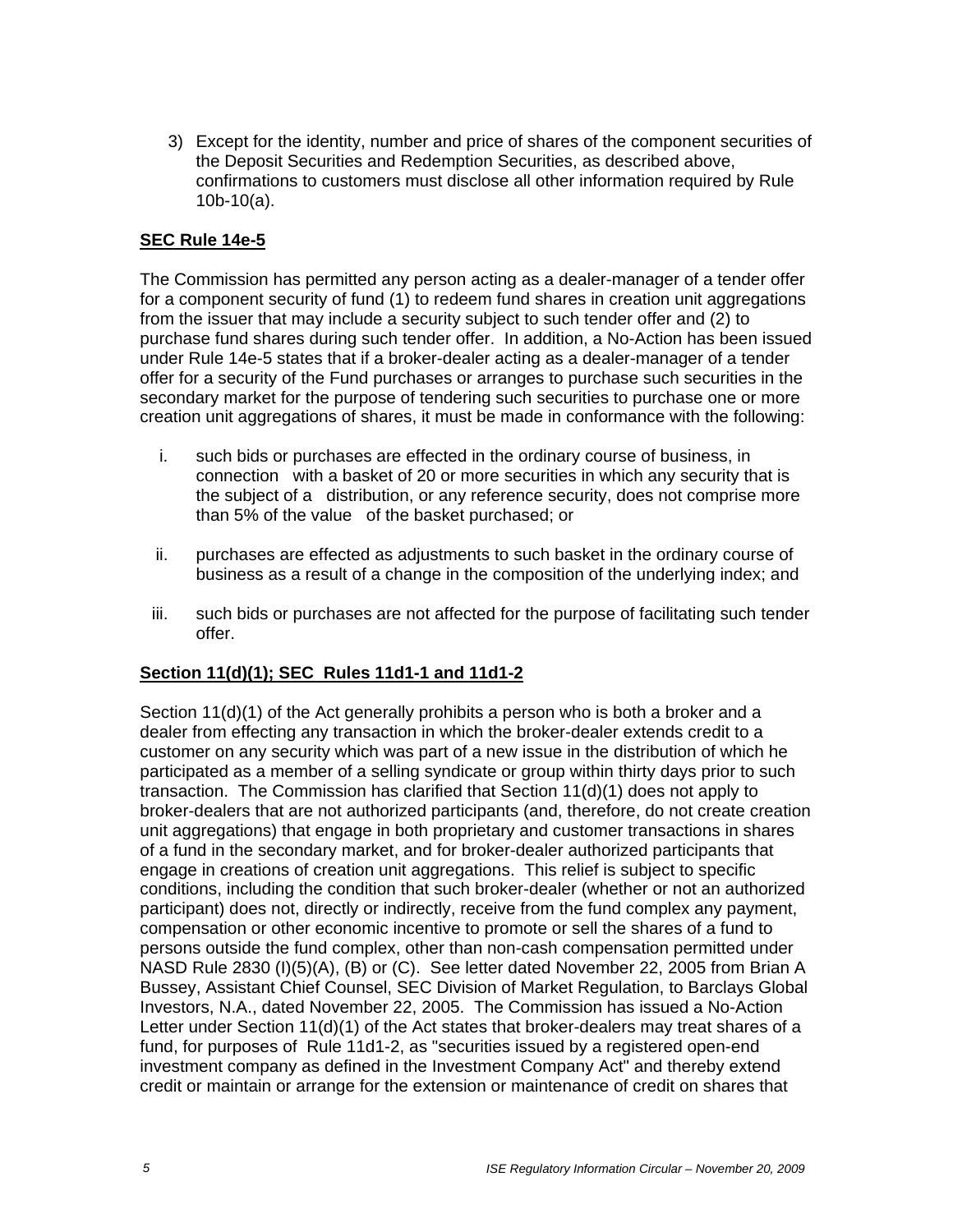have been owned by the persons to whom credit is provided for more than 30 days, in reliance on the exemption contained in the rule.

#### **SEC Rule 15c1-5 and 15c1-6**

The Commission has issued a No-Action letter with respect to Rule 15c1-5 and Rule 15c1-6 as to the required disclosure of control by a broker or dealer with respect to creations and redemptions of fund shares and secondary market transactions therein.

**This Regulatory Information Circular is not a statutory Prospectus. Equity EAMs should consult the Trust's Registration Statement, SAI, Prospectus and the Fund's website for relevant information.**